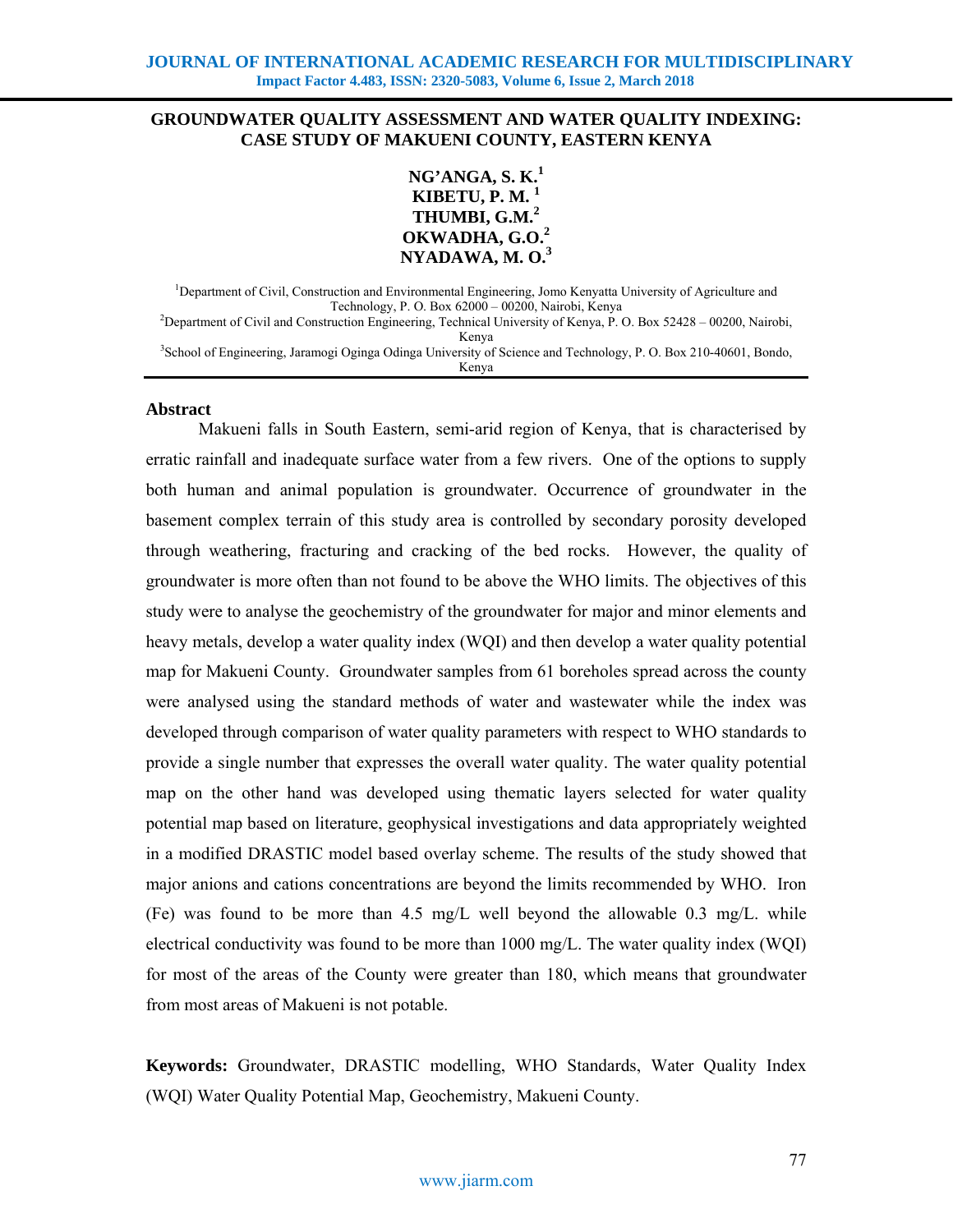## **Introduction**

Groundwater constitutes 30.1 % of all world water and over 90 % of the readily available fresh water $8,4$ . Groundwater is a comparatively safe and reliable source of water when compared to surface water. It is generally not polluted, however, when polluted it becomes very difficult to treat to acceptable levels. On the other hand, availability of surface water is dwindling by the day mainly because of climate change, population increase and anthropogenic changes such as land use and land cover patterns which has led to groundwater gaining in prominence as a source of water supply. However, the quality of groundwater which is also dictated by the geology and the geochemistry of a given locality is gradually changing. Figure 1 shows the digitized geological map showing 12 different geological materials that are exposed on the surface or encountered in boreholes and at sampling sites within the study area

Large areas of the eastern, north eastern, and north-central parts of the county are underlain by crystalline Precambrian basement rocks that dominate South Eastern Kenya. These rocks belong to the Kasigau series**18,6**. Parts of the area are underlaid by Basement rocks of the Semi- Calcerous group while others are underlaid by the Basement system of the middle, Semi Pelitic group<sup>24</sup>. According to Saggerson (1963) these Precambrian crystalline rocks are geologically complex with the spaces between their mineral crystals being microscopically small, few and generally unconnected and consequently their porosity is low. These metamorphic rocks are only permeable where they are fractured and their yields are low but because they extend over large areas large volumes of water are withdrawn from them. In areas dominated by the basement system the main water stuck levels (WSL) range from 15 to 25 M for the first aquifer, between 35 and 45M for the second aquifer and from 85 to 140M for the  $3<sup>rd</sup>$  aquifer.

The South-Eastern part of this County is dominated by a Volcanic over Basement rock system. These Volcanic rocks have a wide range of chemical, mineralogic, structural, and hydraulic properties, due mostly to variations in rock type and the way the rock was ejected and deposited. Unaltered pyroclastic rocks, have porosity and permeability similar to poorly sorted sediments while hot pyroclastic material became welded as it settled and is therefore almost impermeable**<sup>3</sup>** .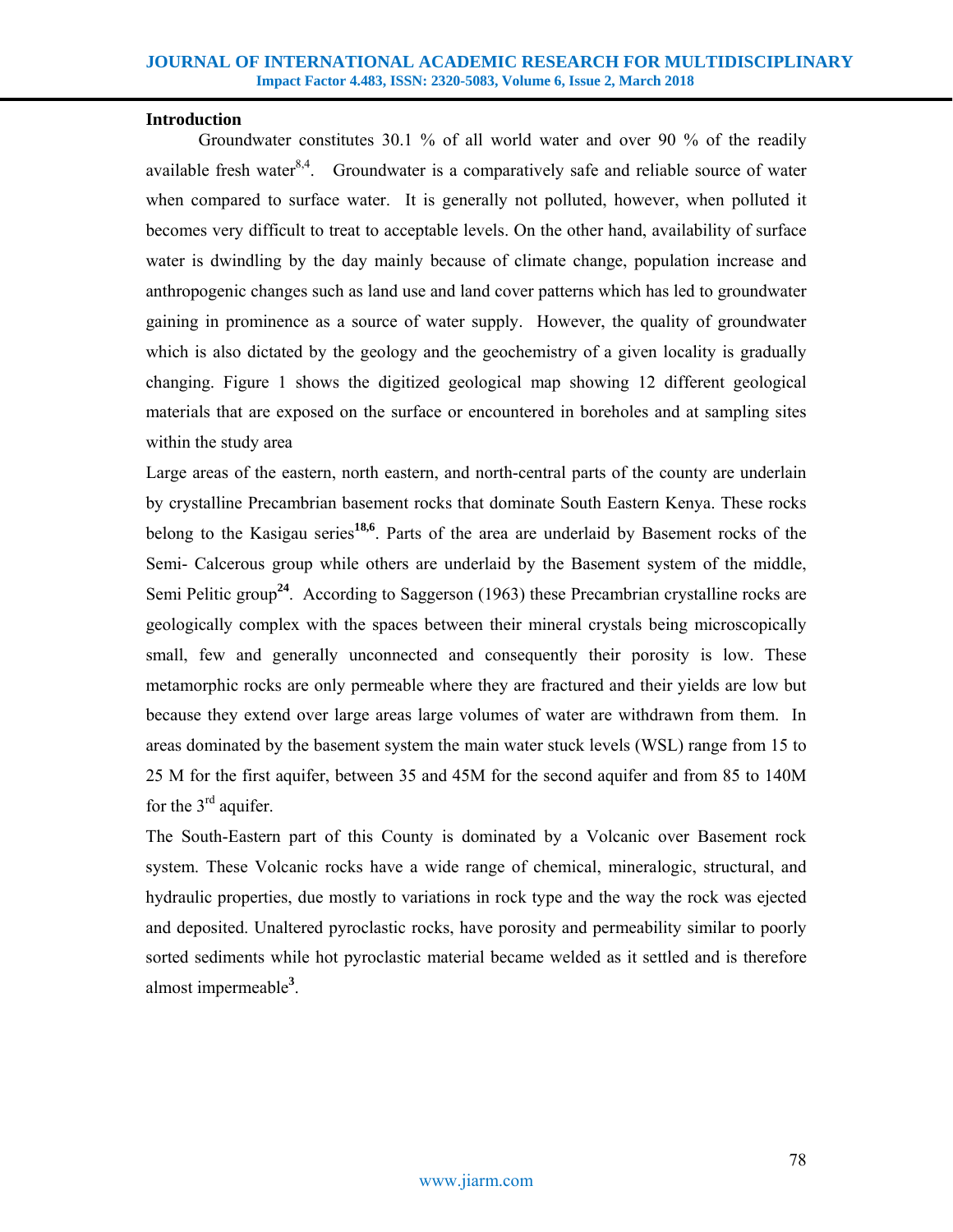

Figure 1 showing the main geological features of Makueni county**<sup>21</sup>**

 Silicic lavas tended to be extruded as thick, dense flows, and has low permeability except where they are fractured. Basaltic lavas tended to be fluid and formed thin flow that has considerable pore space at the tops and bottoms of the flows. Numerous basalt flows commonly overlapped and the flows were separated by soil zones or alluvial material that formed permeable zones. Columnar joints developed in the central parts of basalt flows creating passages that allowed water to move vertically through the basalt. Basaltic rocks are characterized by very productive aquifers in volcanic rocks. These type of aquifer is found along the western side of the Nairobi-Mombasa Highway. Along the Highway itself the aquifer is found between the contact zone of the Chyulu Volcanics and the Basement system while further westwards the aquifers are found between the contact zones of the various lava flow episodes.

Spread throughout the County are seasonal langas that are filled with recent alluvium deposits on sand and soil. These langas are shallow and unconfined and their yields depend on recharge.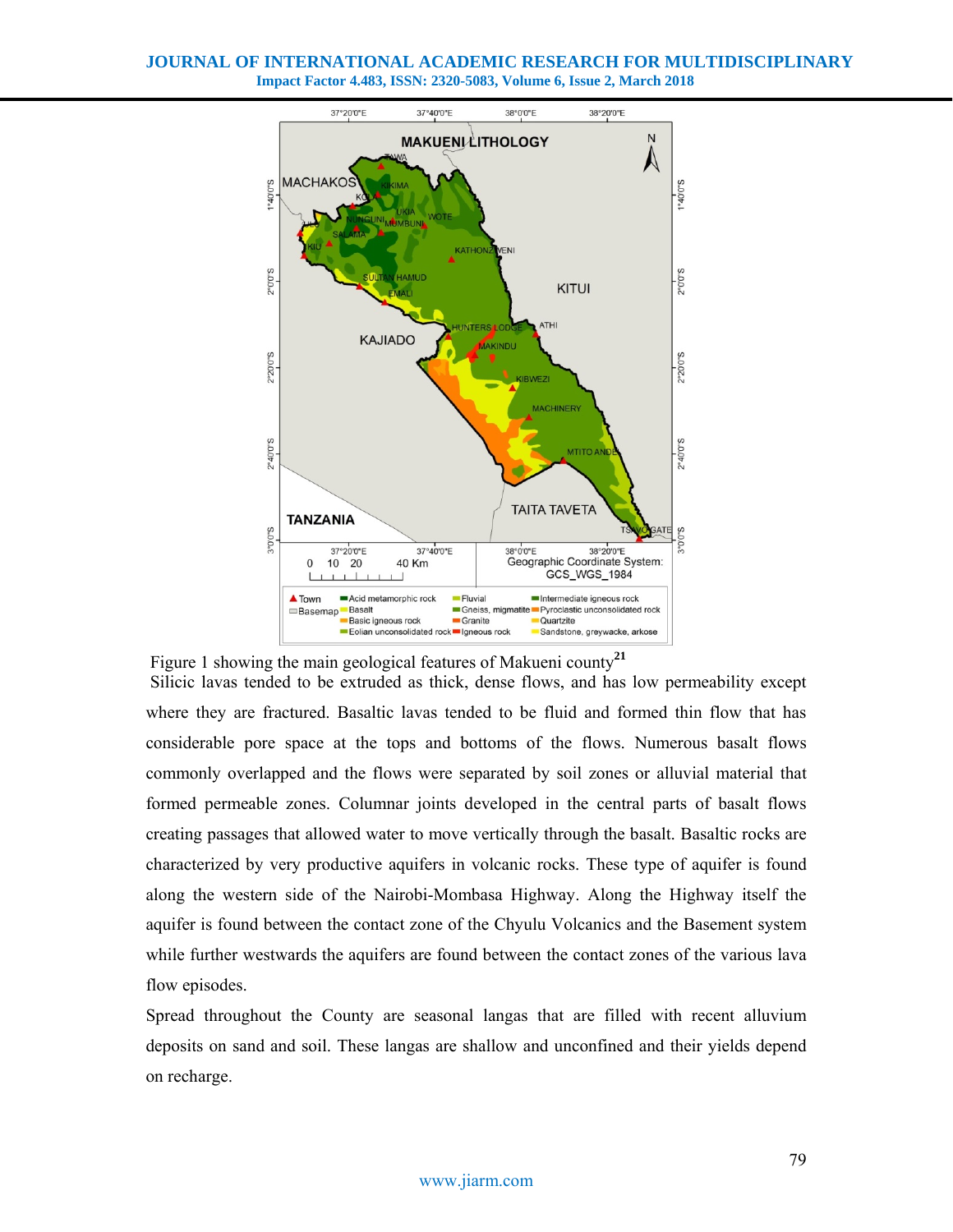The water quality in the basement system is described as saline**13,6,9,20**. The water quality has led to the abandoning of already sunk boreholes even where such boreholes have adequate yield. The water is said to have excess flourides, excess iron as evidenced by rusting of metal components of plumbing accessories among other compounds. According to Maina (1982), Nanyaro et al., (1984) and Gaciri and Davies (1993) the major source of fluoride and other compounds in groundwater particularly in the volcanic Chyulu hills is traced to volcanic activity and chemical weathering of the volcanic rocks.

Groundwater in some areas is fresh depending on the chemical composition of the host rock and the retention time of the water in the aquifer<sup>22</sup>. The water quality in the langas comprising alluvium deposits is good where the aquifer lies between lava flow episodes but may be hard where the aquifer is along the contact zone of the basement system or along ancient river valleys which were by carbonaceous rocks**<sup>23</sup>**.

Until recently, groundwater assessment has been based on laboratory testing and field incursions but the advent of Satellite technology and Geographical Information system (GIS) has made it easy to integrate various database<sup>11,14,21</sup>. Where large quantities of data are available water quality indexing has been developed that results in a water quality index (WQI) for a given area. This analysis allows good and bad water quality data to be quantified by reducing data on physical, chemical and biological variables into a single number in as simple, objective and reproducible manner**7,15**. The WQI concept is based on the comparison of the water quality parameter with respective regulatory standards**<sup>12</sup>** and provides a single number that express overall water quality at certain location based on several water quality parameters**<sup>26</sup>**.

For computing WQI, three steps are followed. In the first step, each of the 10 parameters (pH, Turbidity, Ec, Mn, Mg, Ca, Fe, K, Na, and TDS) is assigned a weight (wi) based on their perceived effects on primary health. The maximum weight of 5 is assigned to parameters like total dissolved solids, iron and electrical conductivity due to their major importance in water quality assessment. Manganese and potassium are assigned minimum weight of 1 as they play an insignificant role in water quality assessment. Other parameters are assigned a weight between 1 and 5 based on their importance in the overall quality of water for drinking purposes.

The second step, the relative weight (Wi) of each parameter was computed using the equation (i).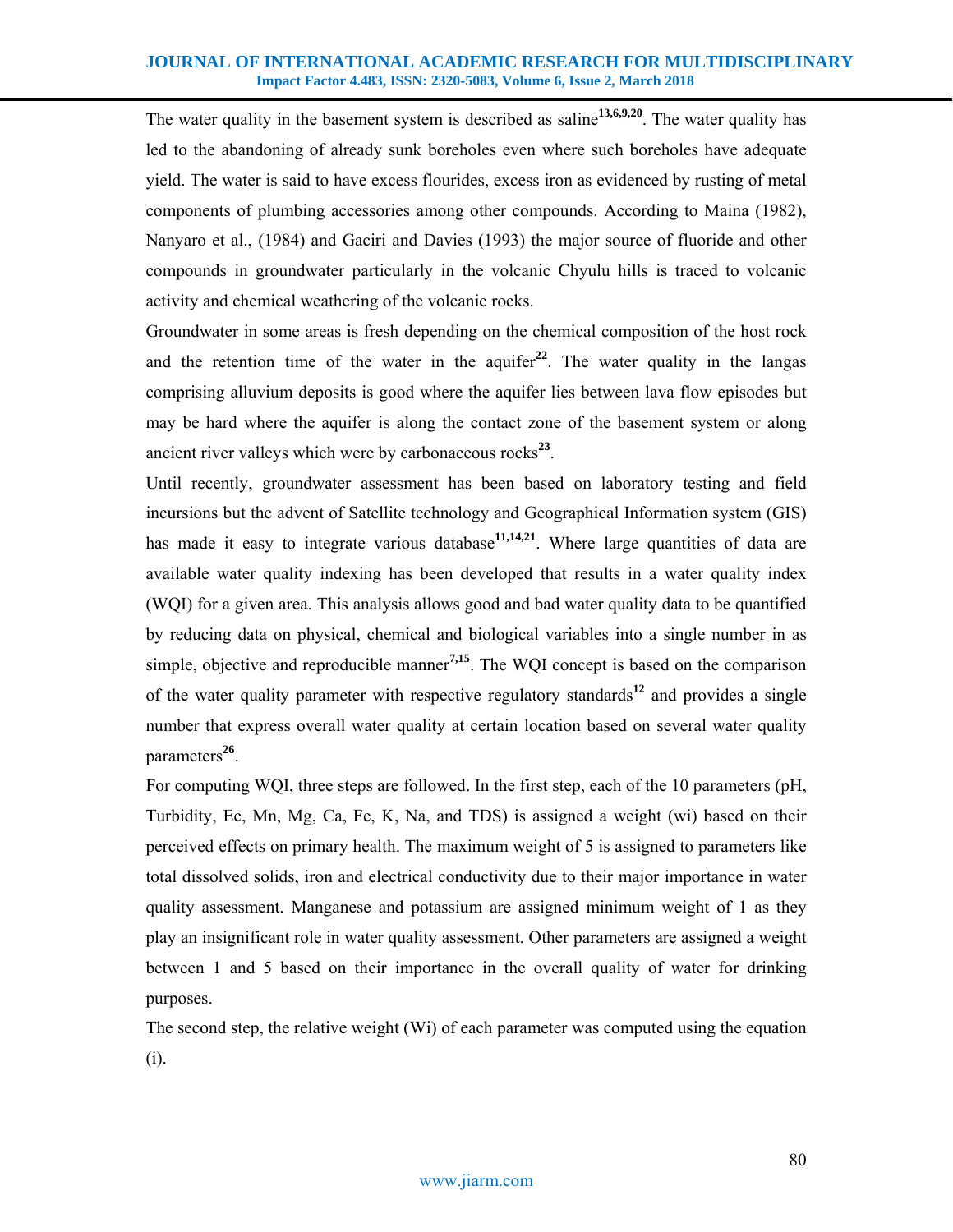$$
W1 - \frac{W1}{\sum_{i=1}^{n} w1}
$$

(i)

Where, wi is the weight of each parameter, n is the number of parameters and Wi is the relative weight.

In the third step, quality rating scale (qi) was calculated for each parameter using the equation (ii)

………………………………….......................................................................

(ii)

| Chemical Parameters WHO Standard (Si) |      | Weight (wi) | Twele 1. Dimiting water sumawas and proposed returns with the or various parameters.<br>Relative Weight (Wi) |
|---------------------------------------|------|-------------|--------------------------------------------------------------------------------------------------------------|
| Ph                                    | 8.5  | 3           | 0.0967                                                                                                       |
| Turbidity                             |      | 4           | 0.129                                                                                                        |
| E. Conductivity                       | 500  | 5           | 0.1612                                                                                                       |
| Manganese                             | 0.1  |             | 0.0322                                                                                                       |
| Magnesium                             | 50   | 2           | 0.0645                                                                                                       |
| Calcium                               | 75   | 2           | 0.0645                                                                                                       |
| Iron                                  | 0.3  | 5           | 0.1612                                                                                                       |
| Potassium                             | 12   |             | 0.0322                                                                                                       |
| Sodium                                | 200  | 3           | 0.0967                                                                                                       |
| <b>TDS</b>                            | 1000 |             | 0.1612                                                                                                       |
|                                       |      | 31<br>W1    | 0.9994<br>Wi                                                                                                 |

Table 1. Drinking water standards and proposed relative weights of various parameters.

Where, qi is the quality rating, Ci is the concentration of each chemical parameter in each water sample in mg/l and Si is the WHO standard for each chemical parameter in mg/L. To compute the WQI, the SI is first determined for each chemical parameter using equation (iii)

```
\mathbf{S} \mathbf{H} = \mathbf{W} \mathbf{I} \mathbf{s} \mathbf{q} \mathbf{I}
```
(iii)

WQI was then computed using the equation (iv)

# $WQI = \sum SII$

(iv)

Where, Sii is the sub-index of ith parameter, qi is the rating based on concentration of i parameter and n is the number of parameters.

GIS is a powerful tool to assess the water quality parameter, determining water availability of water, preventing flooding, understanding the natural environment, and managing water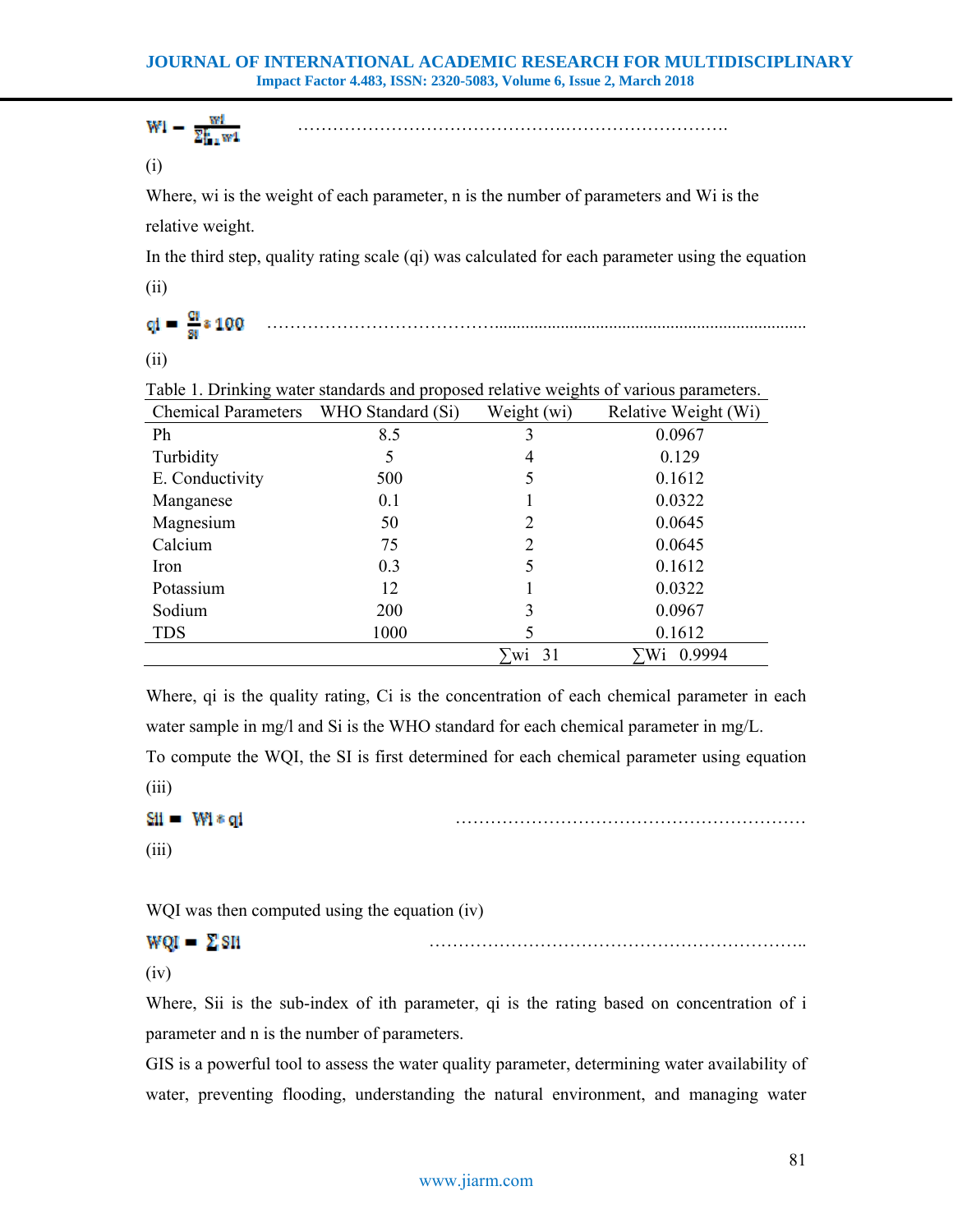resources on a local regional scale**<sup>2</sup>** . Spatial analysis extension of GIS allows interpolation of the water quality parameter at unknown location from known values to create a continuous surface which will help us to understand the scenarios of water quality parameter of the study area. There are various Interpolation Techniques such as Inverse Distance weighted (IDW), Spline, Trend surface Analysis and Kriging available in Arc GIS Spatial Analysis extension. In the present study IDW technique was adopted to create the spatial distribution maps of water quality parameters and WQI.

## **MATERIAL AND METHODS**

A field survey was conducted and water samples were collected from 61 boreholes. These water samples were analysed in the laboratory for different physical chemical parameters. The parameters included pH, turbidity, electrical conductivity (Ec), Total dissolved solids (TDS), clour, Iron (Fe), Manganese (Mn), Magnesium (Mg), Calcium (Ca), Sodium (Na), Potassium (K), Flourides (F), chlorides (Cl-). The alkalinity as well as hardness and the concentration of nitrates were determined.

The parameters were expressed as Mg/L except for the pH, Electrical Conductivity ( $\mu$ s/cm), turbidity (NTU) and colour (TCU). Sampling, preservation, transportation and the analysis of the samples was carried out according to methods described in water and wastewater analysis. (1998). The sampling bottles were rinsed with the groundwater being sampled and then completely filed up and air-tightly capped. The samples for chemical analysis were preserved and analysed within the holding period<sup>28</sup>. The Atomic Absorption Spectrophotometer (AAS) was used for in the analysis of heavy metals. This spectrophotometry is based on the phenomenon that an atom in the ground state absorbs light of wavelengths that are characteristic of each element when light is passed through the atoms in the vapour state. The absorption of light depends on the concentration of atoms in the vapour, the concentration of the target element in the water sample is determined from the measured absorbance**<sup>16</sup>**. A more sensitive spectrophotometry, flame atomic absorption spectrophotometry.

 To develop the Water Quality Index map a spatial distribution map of the WQI computed was developed using the IDW (Geostatisical Analyst) tool in Arc Map software.

## **RESULTS AND DISCUSSION**

The results of the physical chemical tests that were carried out are shown in Table 2 (a) and Table 2 (b). The lowest pH was recorded at a borehole owned by Teresia Ndumia while the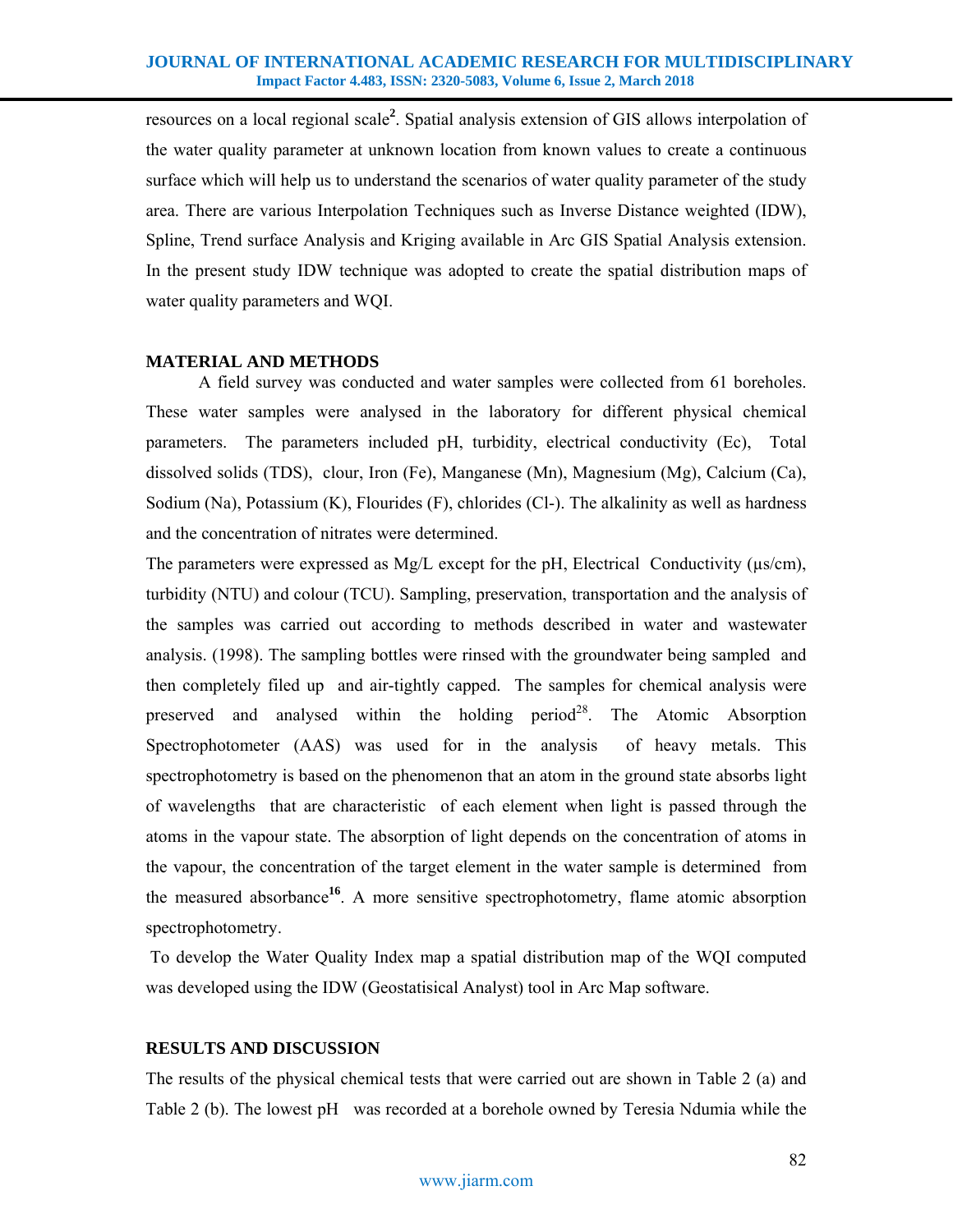highest pH of 8.23, this value being a measure of ions in the sample. All the water from boreholes in the study area had pH values that fall within the WHO as well as KEBS permissible range of between 6.5 and 8.5 for drinking water.

|                | Name of         | <b>UTMX</b> | <b>UTMY</b> | <b>Water Ouality Parameters</b> |                |      |            |        |        |        |
|----------------|-----------------|-------------|-------------|---------------------------------|----------------|------|------------|--------|--------|--------|
|                | Borehole        |             |             | pH                              | Turbidity      | Ec   | <b>TDS</b> | Colour | Fe     | Mn     |
| $\mathbf{1}$   | Kivaani         | 319087      | 9809581     | 6.91                            |                | 795  | 508.8      | 7.5    | 5.4636 | 0.0000 |
| $\overline{2}$ | Emali BH        | 329893      | 9770031     | 7.36                            | $\overline{4}$ | 1245 | 796.8      | 10     | 5.3616 | 0.1802 |
| $\overline{3}$ | Makindu Sisters | 369826      | 9749031     | 6.75                            | 8              | 9520 | 6093       | 7.5    | 5.3723 | 0.1019 |
| $\overline{4}$ | Mwaani BH       | 352531      | 9805210     | 7.68                            |                | 1466 | 938.2      | 25     | 5.3370 | 0.1521 |
| 5              | Kithunzi        | 339485      | 9804956     | 6.84                            | 63             | 2310 | 1478       | 15     | 5.3357 | 0.6883 |
| 6              | Makindu Hosp.   | 369261      | 9747647     | 6.89                            | $<$ 1          | 6900 | 4416       | 15     | 5.3349 | 0.1201 |
| 7              | Kee BH          | 316848      | 9809031     | 7.08                            | $<$ 1          | 1558 | 997.1      | 10     | 5.3335 | 0.0965 |
| $\,$ 8 $\,$    | Kibwezi         | 390789      | 9722224     | 7.75                            | 1.5            | 484  | 310        | 5      | 1.72   | 0.05   |
| 9              | $C-4309 - Tawa$ | 329344      | 9830495     | 6.90                            | 4.6            | 1000 | 600        | 5      | 4.89   | 0.74   |
| 10             | $C-5054$        |             |             |                                 |                |      | 1140       |        | 4.7    |        |
|                | Masongaleni     | 403602      | 9738454     | 8.20                            | 25.0           | 1900 |            | 5      |        | 0.4    |
| 11             | Kvandumbi       |             |             |                                 |                |      | 648.2      |        |        |        |
|                | Water Project   | 329250      | 9806158     | 7.75                            | 47             | 1013 |            | 7.2    | 5.12   | 8.36   |
| 12             | Komboyoo        |             |             |                                 |                |      | 1075       |        |        |        |
|                | Water project   | 389206      | 9712346     | 7.56                            | 10             | 1680 |            | 5.3    | 4.8    | 33.6   |
| 13             | David           |             |             |                                 |                |      | 1626       |        |        |        |
|                | Mutangili       | 302519      | 9803195     | 7.93                            | 41             | 2540 |            | 0.120  | 4.6    | 0.92   |
| 14             | Teresia Ndunda  | 305954      | 9834852     | 6.58                            |                | 655  | 419.2      | 0.9    | 5.12   | 13     |
| 15             | Wadi Wa Mitila  | 299332      | 9821774     | 8.23                            | 8              | 1411 | 903.04     | 0.010  | 7.6    | 28.7   |
| 16             | Muli Ndambuki   | 305615      | 9806203     | 8.1                             | 61             | 762  | 487.68     | 0.080  | 1.8    | 26.7   |

Table 2 a. Physicochemical parameters of groundwater from representative boreholes.

This range of pH; slightly acidic to moderately high alkaline was also reported by British Geological Survey (BGS) (2000) for groundwater quality for boreholes in the region. Figure 2 (a) and 2(b) show the pH map and the Turbidity map of the study area. Turbidity values varied from low values of <1 NTU to a high value of 63 NTU recorded from a borehole at Kithunzi. Several other boreholes had values greater than 5 NTU which is the upper limit for domestic water. Boreholes such as Muli Ndabuki (61 NTU), Kyandumbi (47 NTU), Mutangili's borehole (41 NTU), Masongaleni borehole with a turbidity of 25 NTU all show boreholes that are turbid. Some of these boreholes are only used during prolonged drought because of their high turbidity.

The electrical conductivity (EC) was highest in areas around Kibwezi and was lowest in high rise areas along the Machakos/Makueni border near Kola, Mukuyuni. For example Kee borehole had an Ec value of 1558 µS/cm while the EC value for Komboyoo borehole was 1680  $\mu$ S/cm. Figure 3 (a) is a map showing the expected electrical conductivity in a given area of the study area while Figure 3 (b) shows the total dissolved map of the study area.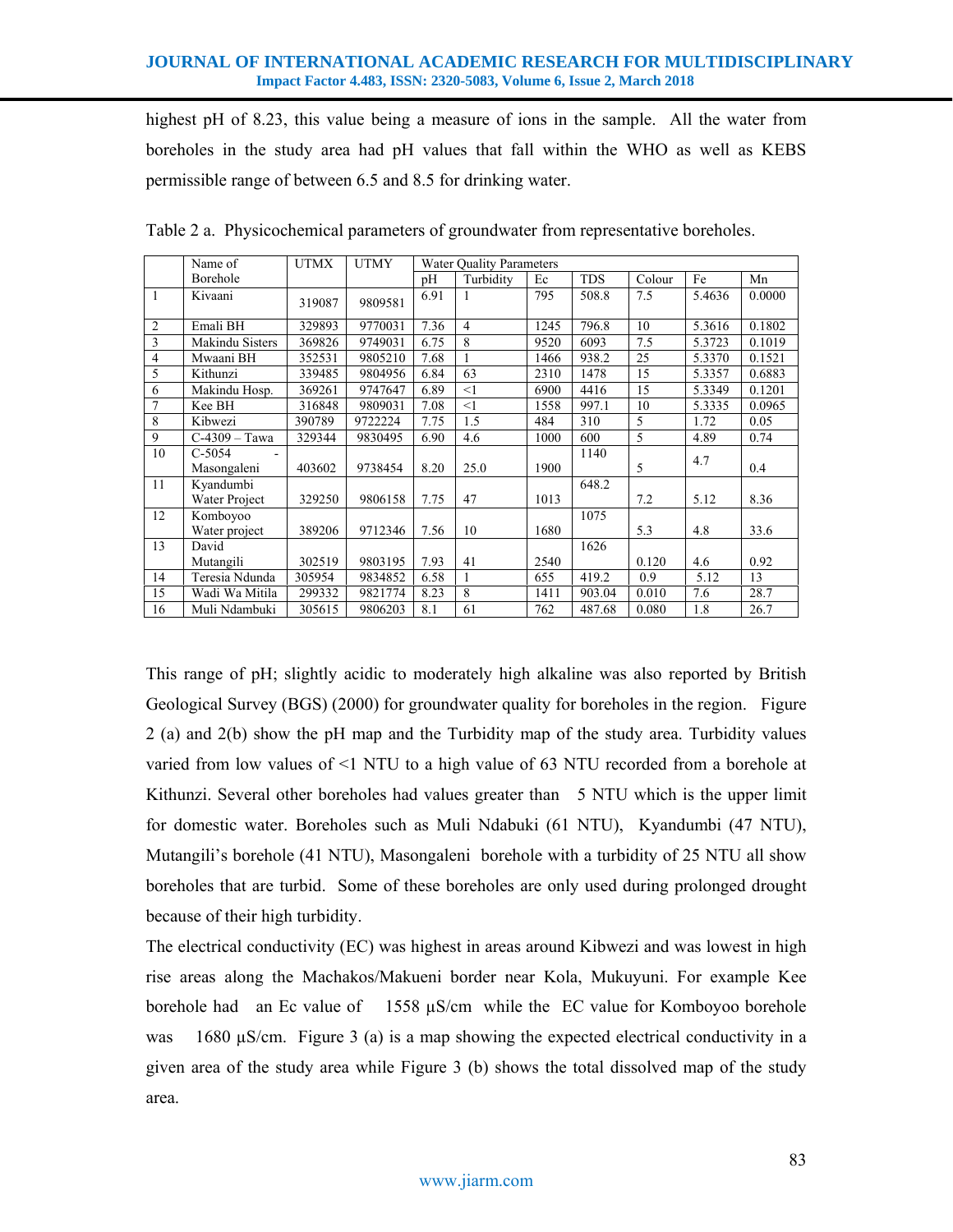

A variety of calcium and magnesium compounds in water cause it to be hard. For example magnesium sulphate (Epson salt), Calcium sulphate, magnesium hydrogencarbonate and calcium hydrogencarbonate among other salts cause both permanent and temporary hardness. Temporary hardness is removed by boiling but permanent hardness cannot be removed by boiling. Equation 1 shows the chemical reaction when aqueous calcium hydrogen carbonate is boiled thereby making water soft.

Ca  $(HCO_3)_{2}$  (aq)  $CaCO_{3(s)}$  + H<sub>2</sub>O<sub>(l)</sub> + CO<sub>2 (gas)</sub> ……..………………..………. (v)

The total hardness of groundwater from most of the borehole had hardness values greater than the allowable 500 mg/  $CaCO<sub>3</sub>/ L$ . It means groundwater of most of Makueni boreholes is hard. Indeed, the alkalinity, which is a measure of the capacity of the water to neutralize acidity was also high. The ability of water to act as a buffer is controlled by the amount of calcium and carbonates ions in solution. Localities that have limestone such as Makueni are likely to contain high levels of  $Ca^{++}$  and  $CO_3^2$  ion and consequently elevated hardness as well high alkalinity.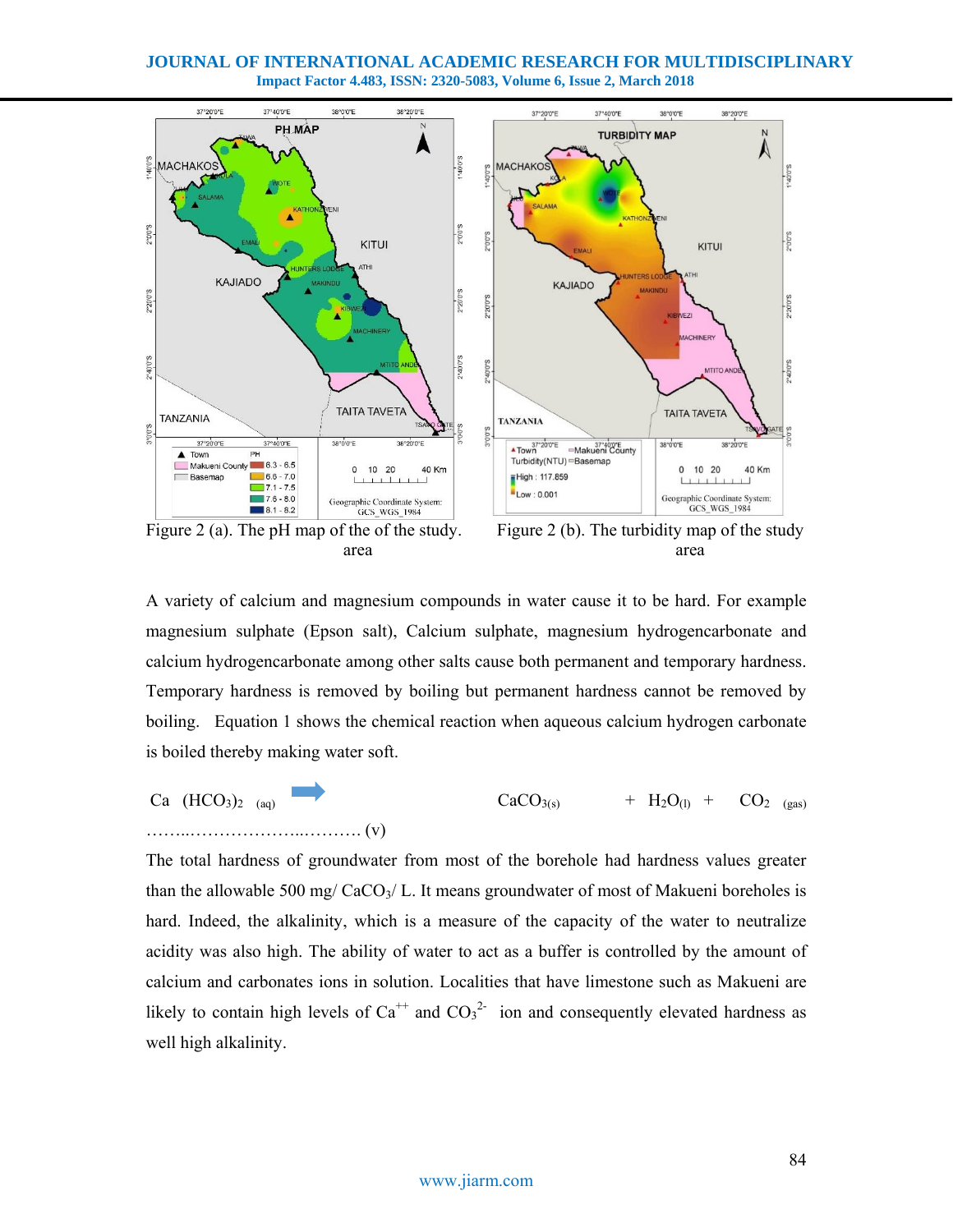



of the study area. the study area.

Highly alkaline ions react with cations in water resulting in a precipitate that corrode pipes and other accessories in the water distribution systems.

|                |                        | <b>Water Ouality Parameters</b> |         |          |                |          |          |            |          |
|----------------|------------------------|---------------------------------|---------|----------|----------------|----------|----------|------------|----------|
|                |                        | Mg                              | Ca      | Na       | K              | Flouride | Chloride | Alkalinity | Hardness |
|                | Kivaani                | 1.6511                          | 12.8272 | 49.589   | 8.56           | 2.9      | 16.0     | 356        | 2850     |
| $\overline{2}$ | Emali BH               | 1.8636                          | 9.9489  | 86.08    | 10.96          | 1.23     | 19       | 326        | 1298     |
| 3              | <b>Makindu Sisters</b> | 1.9413                          | 40.7460 | 399.50   | 16.99          | 8.2      | 42.87    | 404        | 1550     |
| 4              | Mwaani BH              | 1.7830                          | 21.8757 | 137.73   | 11.62          | 3.1      | 22       | 325        | 880      |
| 5              | Kithunzi               | 1.8317                          | 31.3201 | 201.37   | 5.25           | 6.5      | 50.02    | 401        | 876      |
| 6              | Makindu Hosp.          | 1.9299                          | 32.8360 | 361.97   | 4.60           | 5.1      | 41       | 324        | 1180     |
| $\overline{7}$ | Kee BH                 | 1.8026                          | 17.3413 | 99.63    | 11.29          | 3.1      | 37.02    | 330        | 980      |
| 8              | Kibwezi                | 1.6958                          | 25.175  | 30.31    | 83.23          | 1.79     | 0.56     | 94         | 8        |
| 9              | $C-4309 - Tawa$        | $\mathbf{0}$                    | 0       | $\Omega$ | $\overline{0}$ | 1.3      | 234      | 400        | 760      |
| 10             | $C-5054$               |                                 |         |          |                |          |          |            |          |
|                | Masongaleni            | 100                             | 133     | 1020     | 15             | 4.5      | 167      | 112        | 690      |
| 11             | Kyandumbi              |                                 |         |          |                |          |          |            |          |
|                | Water Project          | 162.4                           | 1.03    | 25.7     | 7.6            | 1.79     | 0.29     | 358        | 656      |
| 12             | Komboyoo               |                                 |         |          |                |          |          |            |          |
|                | Water project          | 150.4                           | 0.8     | 144.2    | 8.2            | 2.43     | 3.063    | 172        | 29       |
| 13             | David Mutangili        | 152                             | 0.77    | 220.5    | 20             | 3.50     | 192      | 358        | 160      |
| 14             | Teresia Ndunda         | 83                              | 0.02    | 95.9     |                | 1.79     | 180      | 192        | 585      |
| 15             | Wadi Wa Mitila         | 43.2                            | 0.729   | 201      | 32             | 4.6      | 244.90   | 358        | 675      |
| 16             | Muli Ndambuki          | 24.8                            | 0.72    | 1.8      | 94.5           | 4.1      | 60.02    | 340        | 560      |

**Table 2 b. Physicochemical parameters of groundwater from representative boreholes**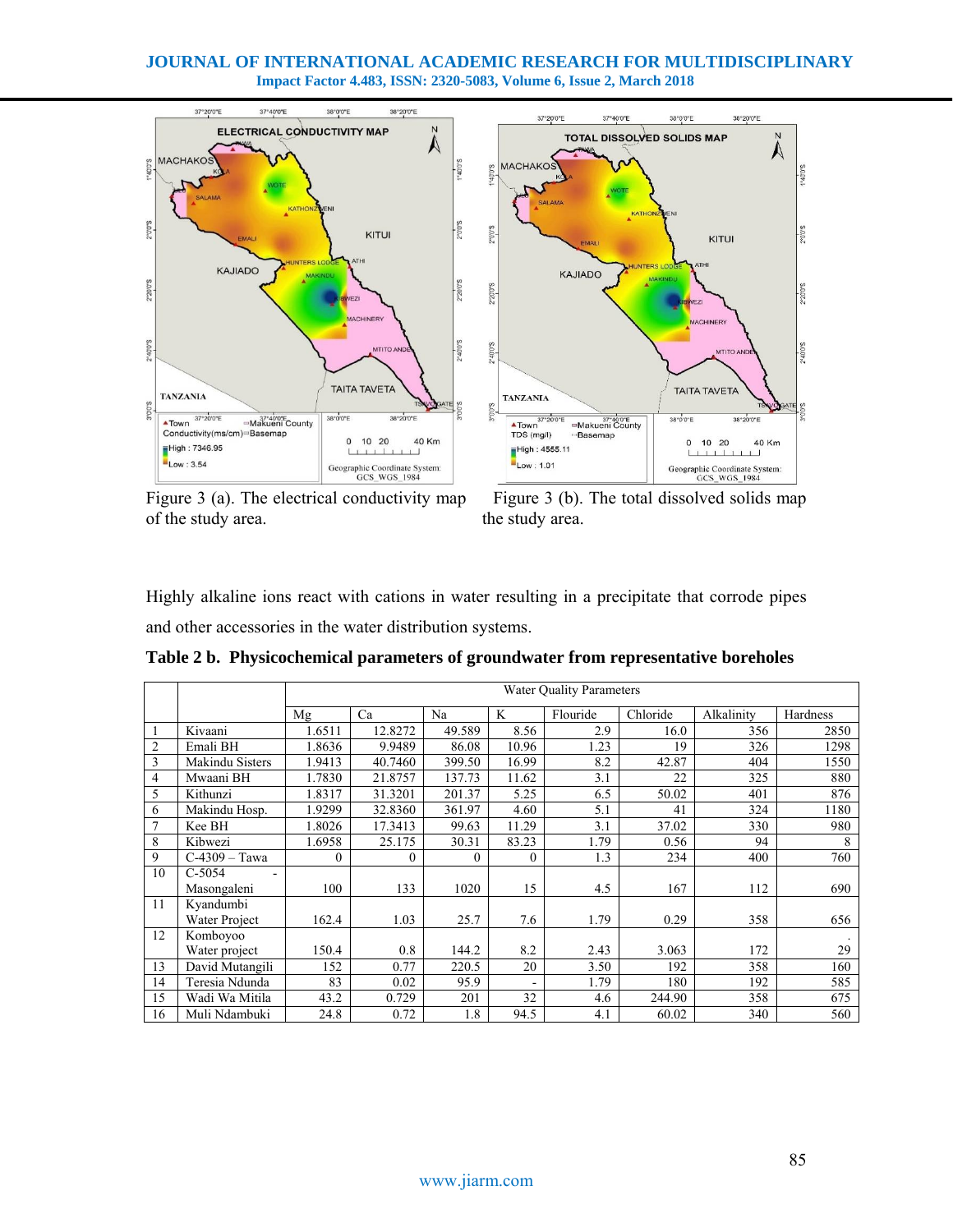

study area

But all boreholes along the Nairobi – Mombasa Highway such as Emali and makindu had lower chloride ion concentrations.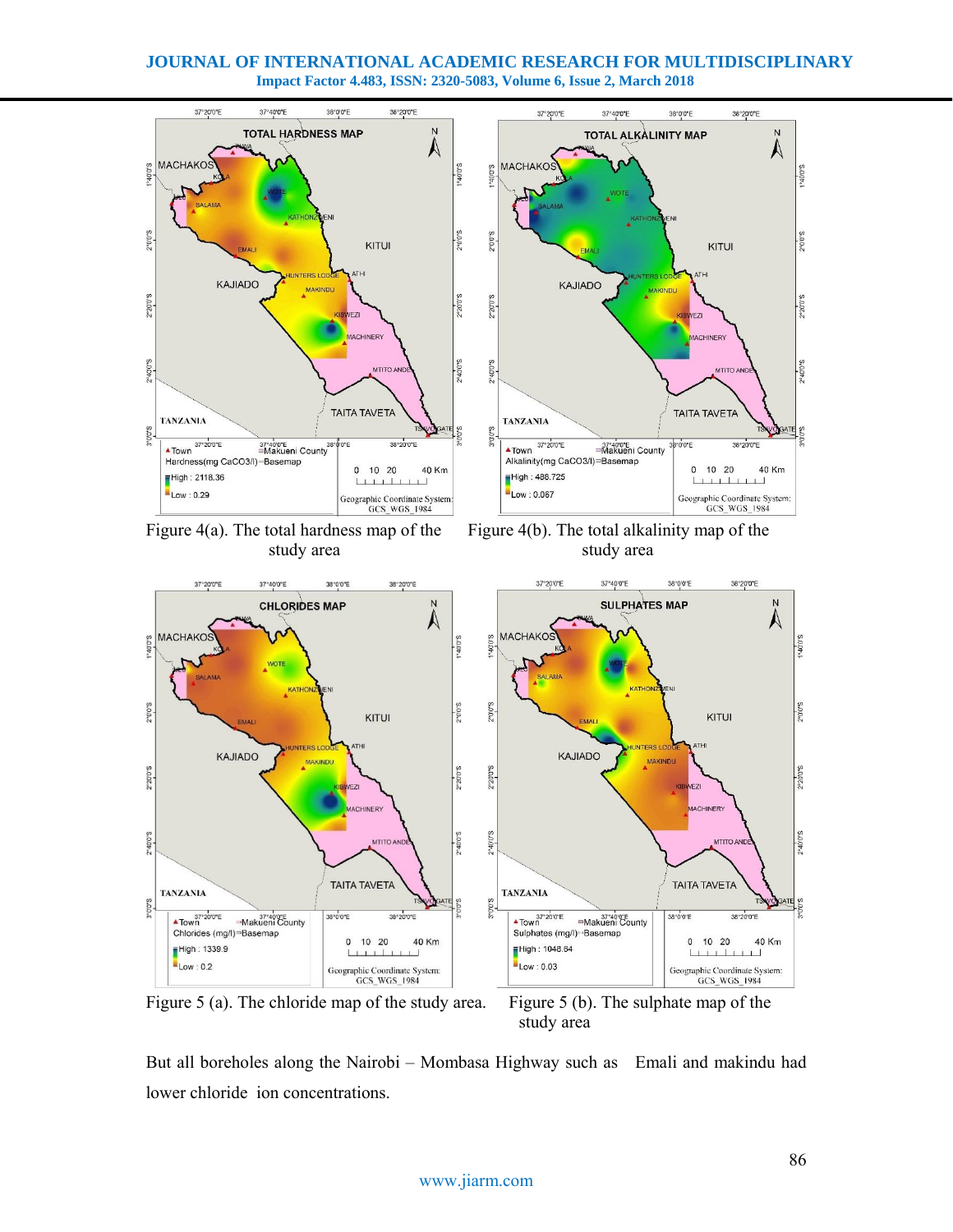The average flouride concentration in borebole in Makueni was found to be higher than the allowable 1.5 mg/L. High fluoride concentrations values were noted around Wote / Kathonzweni area and also in Makindu. Boreholes in Chyullu Hill had high fluoride values also. Groundwater from boreholes located near Kibwezi had relatively high values of Flouride. A study by Francisca et al. (2017) in Makindu area has reported values  $> 4.2$ mg/L. which has precipitated a crisis in dental health care.

According to Pauling (1960) and Gaciri and Davies (1993) fluorine is the most electronegative of all known elements with an electronegativity of 4. It is also the most reactive element and rarely occurs free in nature. It combines chemically to form flourides and occurs as fluoride ion (F-). Flourides ions in drinking water increase skeletal abnormalities and dental fluorosis<sup>25,1,6</sup>. conditions that are common in Makueni. the spread of dental caries and dental fluorosis is related to the amount of flourides consumed from borehole water.



The turbidity of Kithunzi borehole increased upon storage in a tank leading to rapid deterioration of the of the tank. This was attributed to oxidation of ferrous ions (Fe  $2^+$ ) to ferric ions ( $Fe<sup>3+</sup>$ ). Similar behaviour was reported in other localities where the groundwater had high iron content. Iron and manganese data has not reported in published water quality investigations and the two elements have been thought not to represent serious water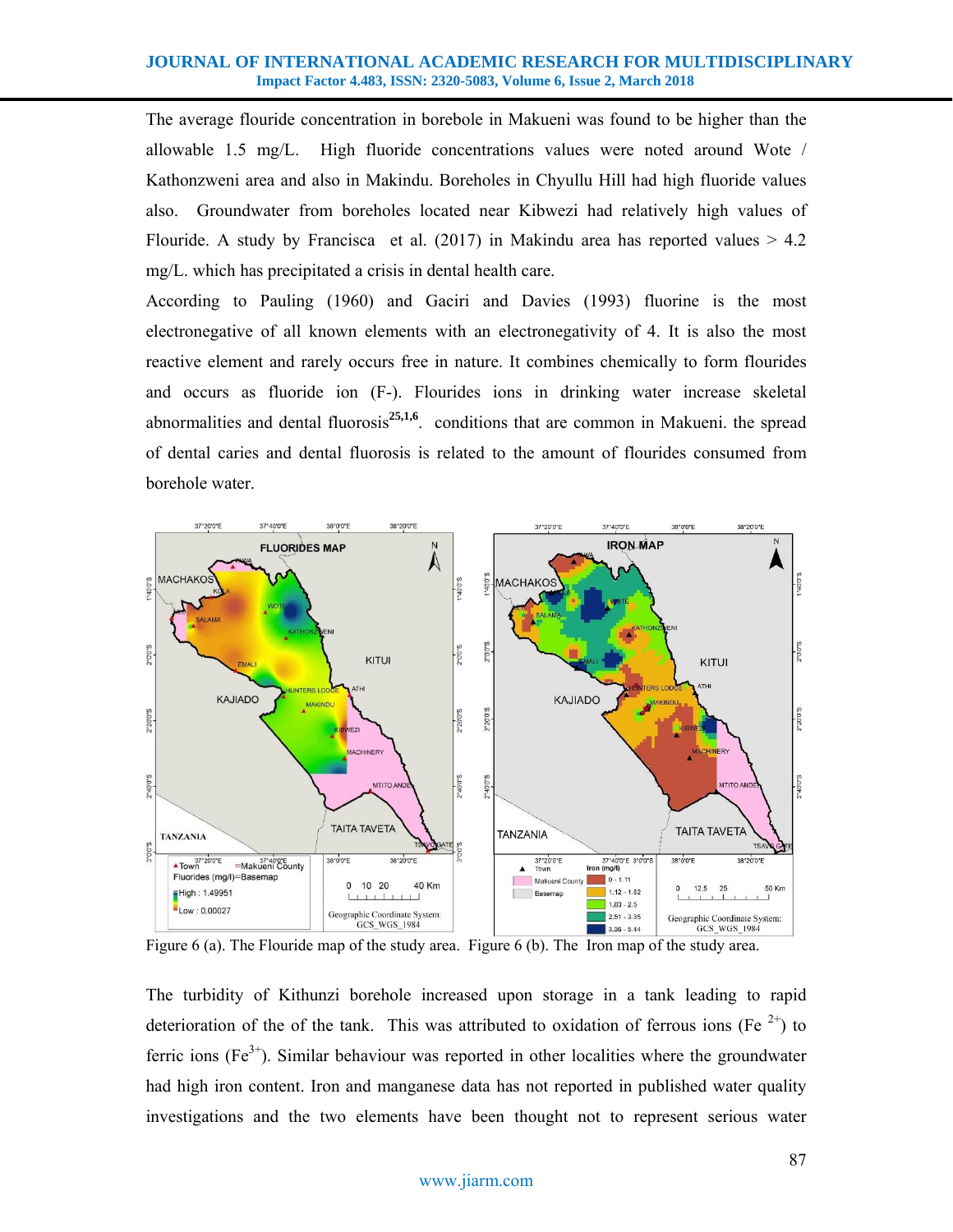problems but high concentrations  $> 5 \text{ mg/L}$  are causing rusting of steel storage tanks as well as syringes in health facilities**<sup>22</sup>**.

Excess iron may cause conjunctivitis, choroiditis and retinis if it remained in body tissues for long while chronic inhalation of high concentrations of iron oxide fumes or dusts results in development of benign pneumoconiosis. If also enhances the risk of lung cancer development in workers exposed to pulmonary carcinogens.

The water quality index (WQI) values in this county are very high; greater than 41 and rising to very high values of 696. Areas such as Wote, the County Headquarters have vey y high values of WQI which means the groundwater quality is very low. The town of Wote does not have a permanent surface supply but rely on borehole spread within a radius of 4 Kilometers. Kaiti river which passes adjacent to the town is ephemeral.

Makindu Town located on the on the South Eastern side of this County also has very high WQI. This locality has several boreholes but the main source of domestic water supply is Makindu spring where the water levels are dwindling very fast. The borehole water on the other hand is adequate but the quality is wanting for example the fluoride concentration in the Makindu Hospital borehole is 5.1 mg/L while that of a borehole at the Catholic Mission still in the Town is 7.3 Mg/L. These high levels of flourides in these areas are due to the proximity of the volcanic Chyullu hills that are several kilometres to the South of Makindu Hospotal. Other important locations such as Kothonzweni, Emali and Mtito Andei also show that groundwater in Makueni is of low quality. For example Makindu Sisters' borehole has Sodium concentration of 399.50 mg/L is way above the permissible value of 200 mg/L (WHO, 1996).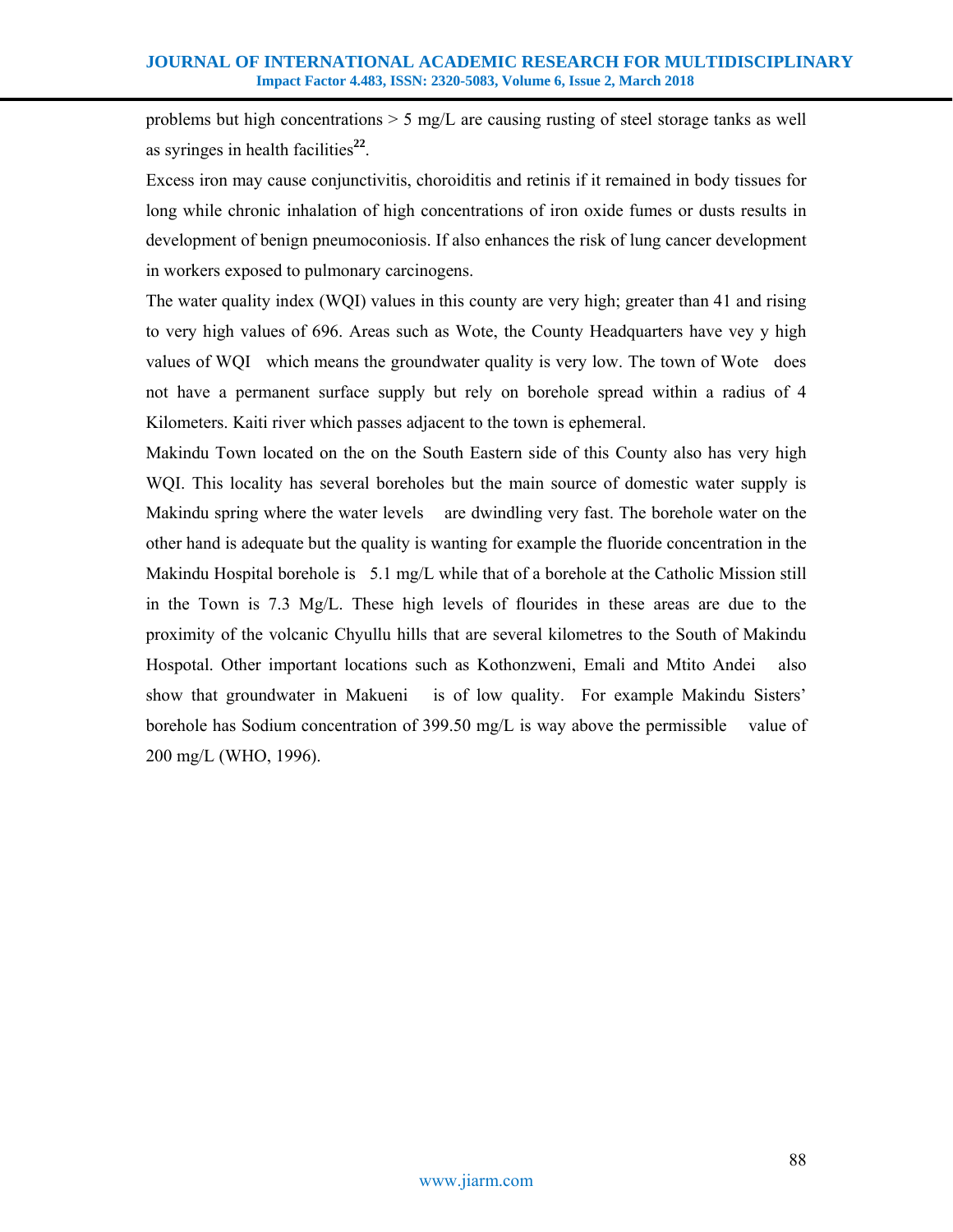**JOURNAL OF INTERNATIONAL ACADEMIC RESEARCH FOR MULTIDISCIPLINARY Impact Factor 4.483, ISSN: 2320-5083, Volume 6, Issue 2, March 2018**



Figure 7. The water quality index (WQI) of the study area.

## **CONCLUSION AND RECOMMENDATIONS.**

Groundwater abstracted from boreholes in most of Makueni, on account of their high fluoride content > 1.5 mg/L would require deflouridation in order to reduce the number of cases of fluorosis in these areas that are dependent of Groundwater. The concentration of iron was also found to be way above the allowable limit of 0.3 Mg/L which lead to rusting of pipes, tanks and other metal plumbing appliances. To reduce the concentration of iron in the groundwater it is recommended that a non-motorized aeration/ filtration unit be introduced in the water supply system to lower the iron content in the water.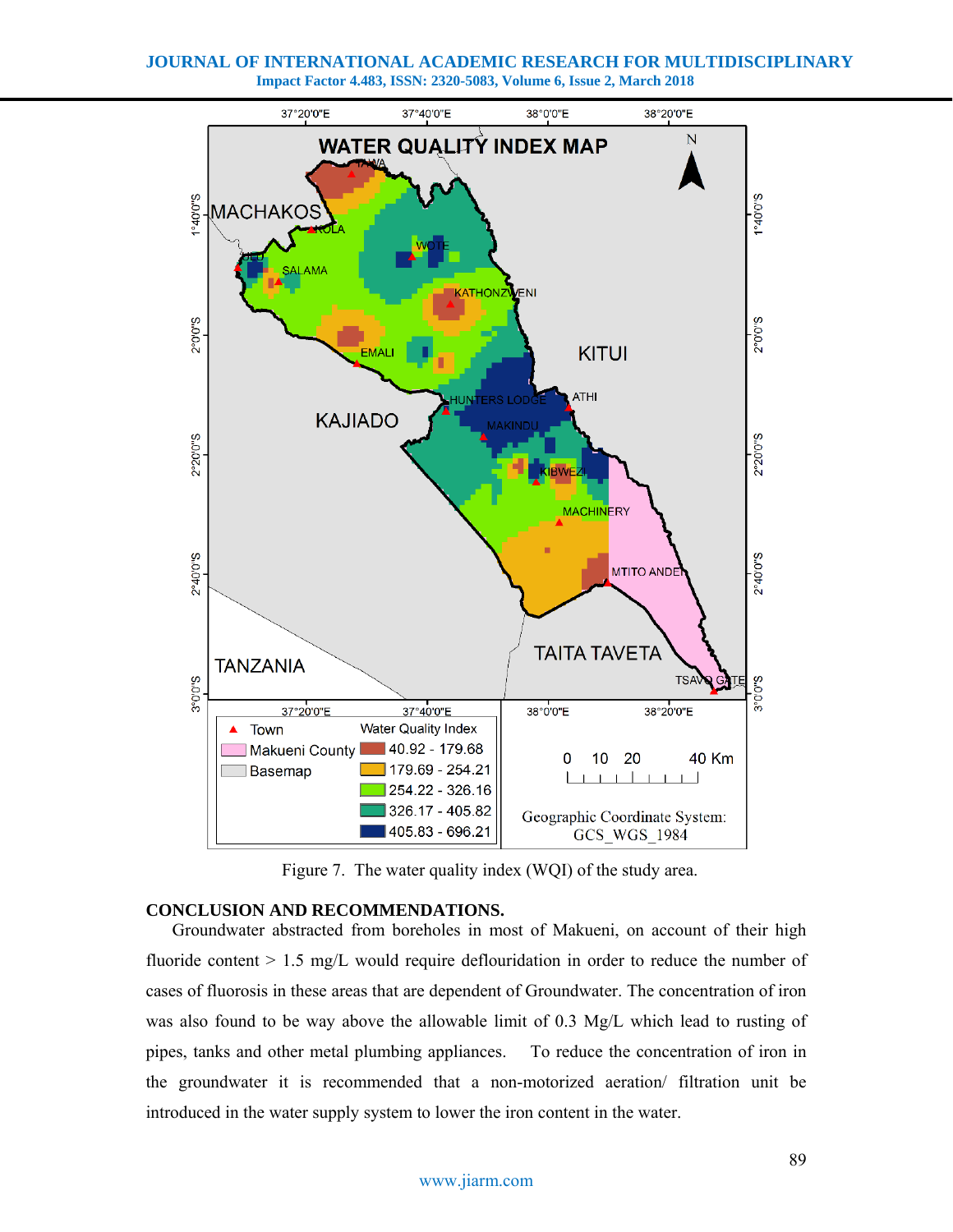Trace elements that endanger life if they occur in drinking water such as arsenic with a limit of 0.2 mg/L, chromium with a limit of 0.05 mg/L, selenium with a limit of 0.05 Mg/L and cyanide with a limit of 0.01 mg/L have not been investigated. Future analysis of these elements is desirable.

10 % of the borehole under investigation had turbidity values above the allowable 5 NTU. The turbidity of water can be reduced through use of natural coagulants such a Moringa Oleifera which is readily available in the study. However, the effectiveness of this natural coagulant in reducing turbidity of groundwater has not be tested. It is recommended that the effectiveness of this coagulant be tested in a future research.

## **ACKNOWLEDGEMENT.**

The authors wish to thank the Jomo Kenyatta University of Agriculture and Technology (JKUAT) for providing the research funds that have been used in carrying out this research.

# **REFERENCES**

- 1. Chaturvedi, A.K., Pathak, K.C. and Singh, V.N., 1988. "Fluoride removal from water by adsorption on china clay". Appl. Clay Sci., 3: pg.337-346.
- 2. Collet, C.1996, "Geographic Information System Needs and Software in Geographical Information Systems in Hydrology", 1<sup>st</sup> Edition, Kluwer Academic Publishers, Boston, USA.
- 3. Dodson, R. G., 1953. "Geology of South East Machakos Area". Geological Survey of Kenya, Issue 25.
- 4. Fienen, M. N. and Arshad, M., 2016. "The International Scale of the Groundwater Issue" Springer International Publishing. A.G. Switzerland.
- 5. Francisca, M. M., Patrick C. K. and Peter G.N., 2017. "Assessment of the Impact of Groundwater Flouride on Human Health; A case Study of Makindu District in Kenya. Journal of Earth Science and Climate Change. Vol. 8 Issue 4.
- 6. Gaciri, S. J. and Davies T. C., 1993. "The occurrence and Geochemistry of Flouride in Some Natural Waters of Kenya" Journal of Hydraulics Vol. 143 pg. 395 -412. Elsevier Science Publishers B.V Amsterdam.
- 7. House, M.A. and Newsome D. H., 1989. "Water Quality Indices for the Management of Surface Water Quality". Water Science Technology. Vol 21 P9g 1137-1148.
- 8. Jakeman, A. J., Burreteau, O., Hunt, R. J., Rinaudo, J. and Ross A., 2016. "Integrated Groundwater, Concepts, Approaches and Challenges". Springer International Publishing. A.G. Switzerland.
- 9. Kaluli, W. and Gathenya, M., 2004. "Water supply and sanitation in Makueni District".
- 10. Kenya Bureau of Studies (KEBS), 1996. "Kenya Standard Specification for Drinking Water". Part 1. Kenya Bureau of Standards. Nairobi, Kenya
- 11. Ketata Mouna, R., Gueddari, M., and Bouhlila, R., 2011, "Use of Geographical Information System and Water Quality Index to Assess Groundwater Quality in El Khairat Deep Aquifer (Enfidha, Tunisian Sahel)", Iranica Journal of Energy & Environment, 2 (2), pg. 133-144.
- 12. Khan, F., Husain, T. and Lumb, A., 2003. "Water quality evaluation and trend analysis in selected watersheds of the Atlantic Region of Canada", Environmental Monitoring & Assessment, 88, pg. 221- 242
- 13. Krhoda, O.G., 1989. "Groundwater assessment in Sedimentary Basins of Eastern Kenya Africa. Regional Characterization of Water Quality". Proceedings of the Baltimore Symposium, May 1989.
- 14. Kuria, D.N., Gachari, M.K., Macharia, M.W., Mungai, E., 2012. "Mapping groundwater potential in Kitui District, Kenya using geospatial technologies". International Journal of Water Resources and Environmental Engineering Vol. 4(1), pg. 15-22, January 2012.
- 15. L'vov, B. V., 2005. "Fifty years of Atomic Absorption Spectrophotometry" Journal of Analytical Chemistry, Pg. 3822-392.